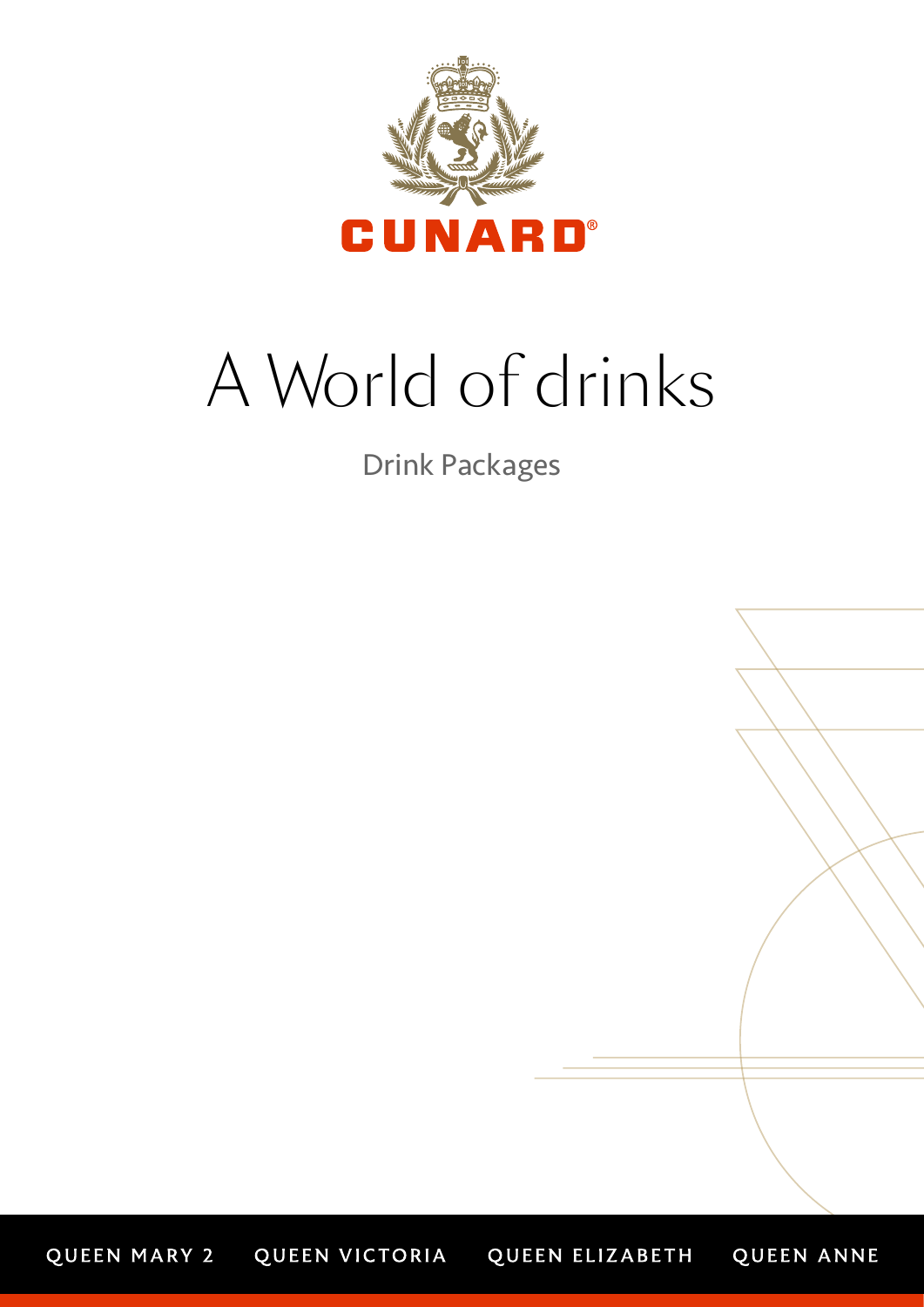

Add an additional layer of convenience and flexibility to your voyage with one of our Drinks Options.

Affording you the opportunity to cover your bar tab in advance, for a fixed daily price, our selection of Drinks Options includes most drinks served on board and start from as little as \$10 per person, per day.

As soon as you have booked your voyage, you will be able to log into My Cunard and choose your Drinks Option.

· World of Drinks options are available on voyages of five nights or more.

· They are available for purchase as soon as you have booked your voyage and may also be purchased on board during the first two days of your voyage.

· All World of Drinks options are for the duration of your voyage, or for all remaining days if purchased on board.

\*The Beers, Wines & Spirits Option includes up to 15 alcoholic drinks per day up to a value of \$12 per drink. It doesn't include room service or Mini-Bar items. For safety reasons, we reserve the right to refuse service of alcohol. All adults sharing a stateroom are required to purchase the same Drinks Option.